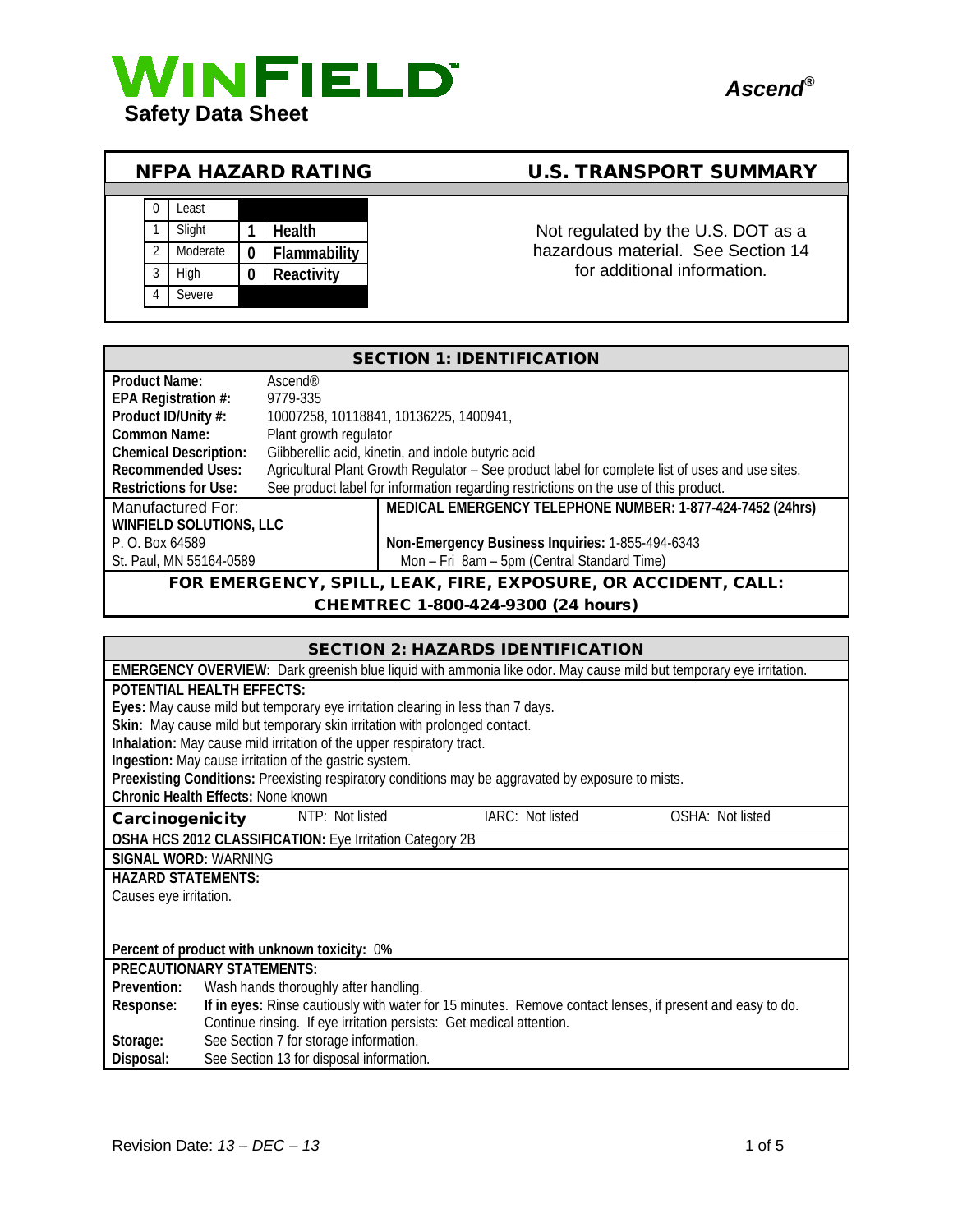| <b>SECTION 3: COMPOSITION/INFORMATION ON INGREDIENTS</b>                                                                       |                 |                     |
|--------------------------------------------------------------------------------------------------------------------------------|-----------------|---------------------|
| Ingredient                                                                                                                     | $%$ (wt)        | CAS Reg. #          |
| Manganese citrate                                                                                                              | $17.0 - 19.0\%$ | 10024-66-5          |
| Zinc citrate                                                                                                                   | $11.0 - 14.0\%$ | 546-46-3            |
| Copper citrate                                                                                                                 | $3.0 - 5.0\%$   | 10402-15-0          |
| Kinetin                                                                                                                        | $0.090\%$       | 525-79-1            |
| Indolebutyric acid                                                                                                             | 0.045%          | 133-32-4            |
| Gibberellic acid                                                                                                               | 0.030%          | 468-44-0 & 510-75-8 |
|                                                                                                                                |                 |                     |
| *Ingredients not specifically listed are non-hazardous and are considered to be confidential business information under 29 CFR |                 |                     |
| 1910.1200(i).                                                                                                                  |                 |                     |

See Section 8 for exposure limits.

#### SECTION 4: FIRST AID MEASURES

| Inhalation: | Remove person from contaminated area to fresh air and assist breathing as needed. Seek medical attention<br>if irritation occurs.                                                                                                  |
|-------------|------------------------------------------------------------------------------------------------------------------------------------------------------------------------------------------------------------------------------------|
| Ingestion:  | Seek medical attention or call a poison control center for treatment advice. Do not induce vomiting unless<br>instructed to do so by a poison control center or doctor. Do not give anything by mouth to an unconscious<br>person. |
| Eyes:       | Flush eyes with clean water for at least 15 minutes. Lift eyelids to facilitate irrigation. If present, remove<br>contact lenses after 5 minutes and continue rinsing. Seek medical attention if irritation persists.              |
| Skin:       | Remove contaminated clothing and wash before re-using. Flush skin with water and then wash with soap<br>and water. Seek medical attention if irritation persists.                                                                  |

## SECTION 5: FIRE FIGHTING MEASURES

**Suitable Extinguishing Media:** Dry chemical, foam, carbon dioxide, water fog or water spray. **Special Fire Fighting Procedures:** Wear NIOSH/MSHA approved self-contained breathing apparatus and full bunker gear. Dike area to prevent runoff and contamination of water sources. Dispose of fire control water later. Avoid breathing vapors; keep upwind.

**Hazardous Combustion Products:** Toxic gases may be formed in a fire situation. Carbon monoxide and other asphyxiates may form as well.

**Unusual Fire and Explosion Hazards:** Closed containers may explode from vapor expansion in high heat.

#### SECTION 6: ACCIDENTAL RELEASE MEASURES

**Personal Precautions:** Refer to Section 8 for personal protective equipment to be worn during containment and clean-up of a spill involving this product.

**Environmental Precautions:** Do not allow spilled product to enter sewers or waterways.

**Methods for Containment:** Contain spilled product by diking area with sand or earth.

**Methods for Clean-up:** Cover contained spill with an inert absorbent material such as sand, vermiculite or other appropriate material. Vacuum, scoop, or sweep up material and place in a container for disposal. Do not place spilled material back in original container.

**Other Information:** None known

## SECTION 7: HANDLING AND STORAGE

**Handling:** RECOMMENDATIONS ARE FOR MANUFACTURING, COMMERCIAL BLENDING, AND PACKAGING WORKERS. PESTICIDE APPLICATORS AND WORKERS must refer to the pesticide product label and Directions for Use attached to the product for Agricultural Use Requirements in accordance with the EPA Worker Protection Standard 40 CFR part 170. Ensure adequate ventilation. Immediately clean up spills that occur during handling. Keep containers closed when not in use. Practice good hygiene after using this material, especially before eating, drinking, smoking, using the toilet, or applying cosmetics.

*Continued on next page*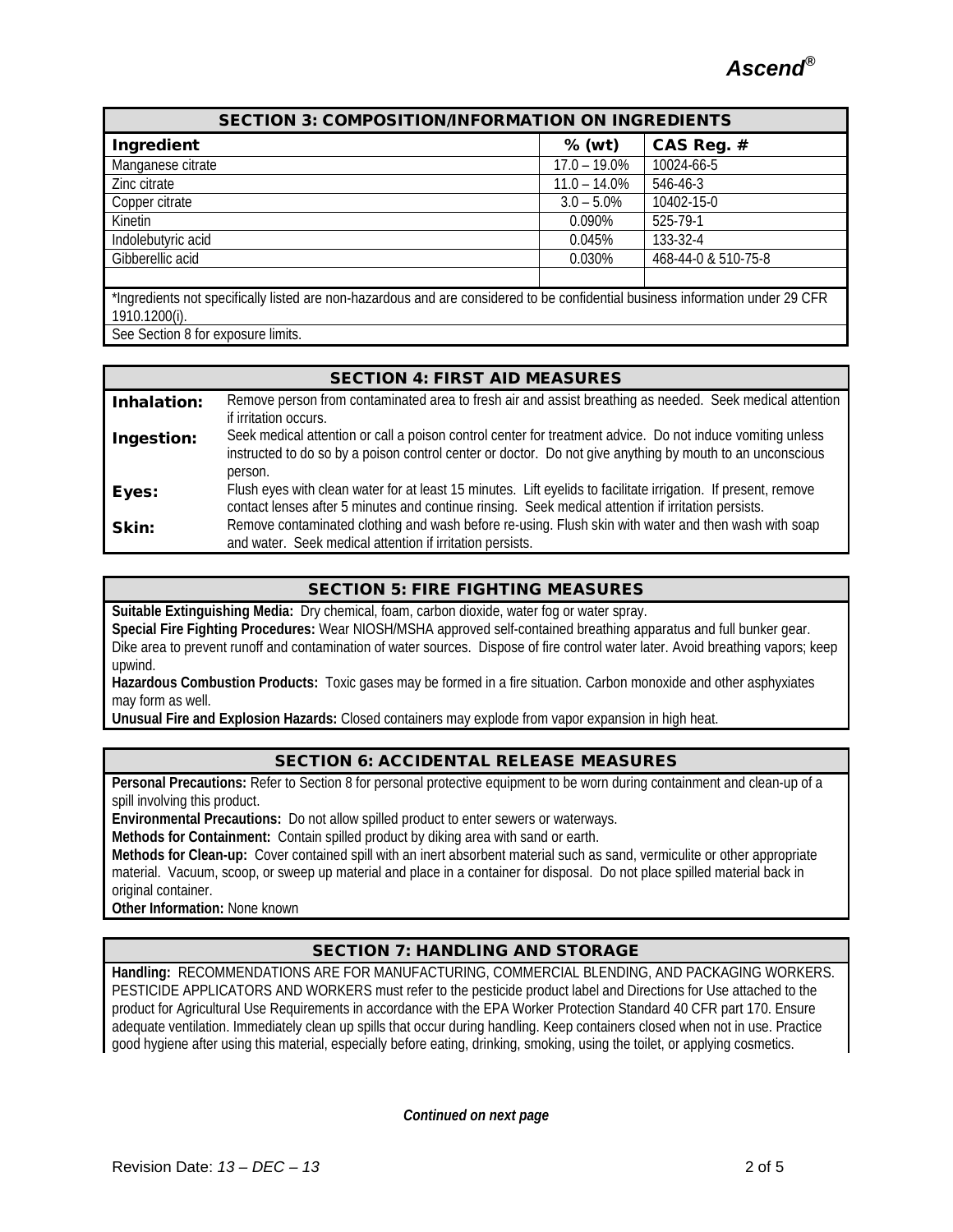*Ascend®*

**Storage:** Store in cool, dry areas away from children, food and feed products in an area away from incompatible substances. Protect packaging from physical damage. Protect from exposure to fire. Maintain product above minimum storage temperature. Do not store in aluminum or metal vessels. **See pesticide product label for additional storage information. Minimum Storage Temperature:** 32°F

**Other Precautions:** Consult Federal, state and local laws and regulations pertaining to storage.

#### SECTION 8: EXPOSURE CONTROLS/PERSONAL PROTECTION

| <b>Exposure Guidelines</b>                                                                                                 |                                                                                                                 |                  |           |  |
|----------------------------------------------------------------------------------------------------------------------------|-----------------------------------------------------------------------------------------------------------------|------------------|-----------|--|
| Component:                                                                                                                 | <b>OSHA PEL</b>                                                                                                 | <b>ACGIH TLV</b> | NIOSH REL |  |
| No components have established limits                                                                                      |                                                                                                                 |                  |           |  |
|                                                                                                                            |                                                                                                                 |                  |           |  |
| NOTE TO END USERS: PERSONAL PROTECTIVE EQUIPMENT (PPE) AND CLOTHING LISTED IN THIS SECTION IS FOR                          |                                                                                                                 |                  |           |  |
| MANUFACTURING, COMMERCIAL BLENDING AND PACKAGING WORKERS. APPLICATORS AND HANDLERS SHOULD                                  |                                                                                                                 |                  |           |  |
| REFER TO THE PESTICIDE PRODUCT LABEL FOR PROPER PERSONAL PROTECTIVE EQUIPMENT (PPE) AND                                    |                                                                                                                 |                  |           |  |
| CLOTHING.                                                                                                                  |                                                                                                                 |                  |           |  |
|                                                                                                                            | Respiratory Protection: If conditions are poorly ventilated, use a NIOSH approved air-purifying respirator with |                  |           |  |
| cartridges/canisters approved for general particulates.                                                                    |                                                                                                                 |                  |           |  |
| <b>Engineering Controls:</b>                                                                                               | Local Exhaust: Provide general or local exhaust ventilation systems to maintain airborne                        |                  |           |  |
|                                                                                                                            | concentrations below OSHA PELs or other specified exposure limits. Local exhaust ventilation is                 |                  |           |  |
| preferred.                                                                                                                 |                                                                                                                 |                  |           |  |
| Protective Gloves: Wear chemically protective gloves to prevent exposure to skin.                                          |                                                                                                                 |                  |           |  |
| Eye Protection: To avoid contact with eyes, wear chemical safety goggles or safety glasses and full face shield. Contact   |                                                                                                                 |                  |           |  |
| lenses are not protective eye devices. An emergency eyewash or water supply should be readily accessible to the work area. |                                                                                                                 |                  |           |  |
| Other Protective Clothing or Equipment: Wear long-sleeve shirt, long pants and shoes plus socks to prevent skin contact.   |                                                                                                                 |                  |           |  |
| Work/Hygienic Practices: Never eat, drink, nor use tobacco in work areas. Practice good hygiene after using this material, |                                                                                                                 |                  |           |  |
| especially before eating, drinking, smoking, using the toilet, or applying cosmetics.                                      |                                                                                                                 |                  |           |  |

#### SECTION 9: PHYSICAL AND CHEMICAL PROPERTIES

**Vapor Pressure (mm Hg):** Not determined<br>**Vapor Density (Air=1):** 9.05 Not determined **Appearance and odor:** Dark greenish blue with

**Volumer determined pH:** 9.00 pH:<br>
9.00 park areenish blue with **Park Point**: ammonia like odor

**Physical State:** Liquid Liquid Specific Gravity (H<sub>2</sub>O=1): 1.085 (typical)<br> **Vapor Pressure (mm Hg):** Not determined Density (Ibs/gallon): 9.05 lbs/gallon (typical) **Melting Point/Freezing Point:** Not determined **Solubility in Water (wt %):** 100% **Boiling Point/Range:** Not determined Viscosity: 100% **Not determined** Viscosity: 100%

**Flash Point:** Not determined

## SECTION 10: STABILITY AND REACTIVITY

**Reactivity:** None known

**Chemical Stability:** Product is stable at ambient temperature and pressure, under normal storage and handling conditions. **Possibility of Hazardous Reactions:** Will not occur.

**Conditions to Avoid:** Avoid excessive heat and freezing temperatures.

**Incompatible Materials:** None anticipated

**Hazardous Decomposition Products:** In a fire situation, carbon monoxide and other asphyxiates may form.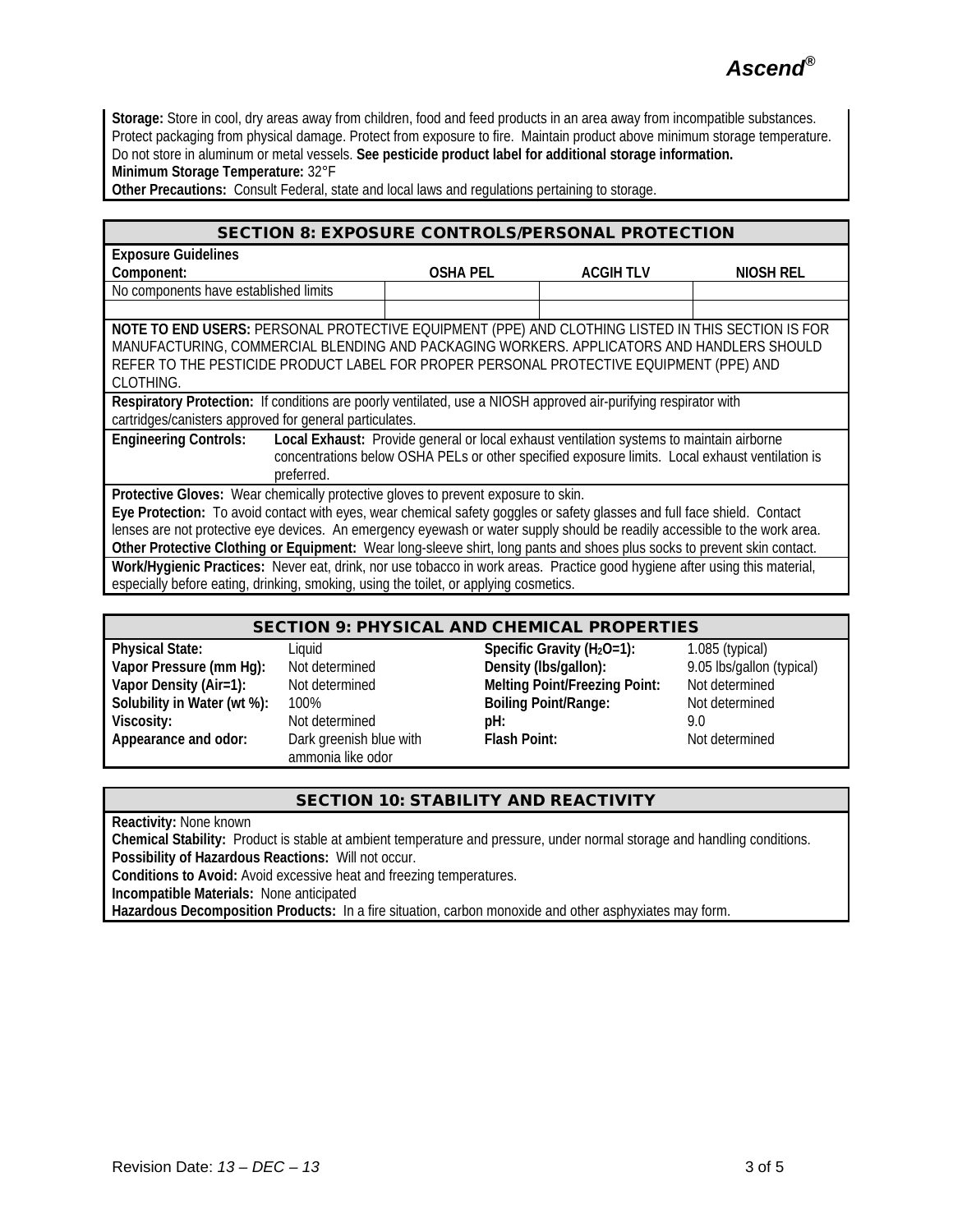

|                                                               | <b>SECTION 11: TOXICOLOGICAL INFORMATION</b>                                                                                                                                 |
|---------------------------------------------------------------|------------------------------------------------------------------------------------------------------------------------------------------------------------------------------|
| <b>ACUTE TOXICITY</b>                                         |                                                                                                                                                                              |
| Eye Effects:                                                  | Causes mild but temporary eye irritation clearing in less than 7 days (rabbit).                                                                                              |
| <b>Skin Effects:</b>                                          | Irritation is not expected however, if irritation occurs it should clear up in less than 72 hours                                                                            |
|                                                               | (rabbit). Not a skin sensitizer. LD50 > 5050 mg/kg (rabbit)                                                                                                                  |
| <b>Acute Inhalation Effects:</b>                              | LC50 > 2.81 mg/L (rats); no mortality was observed during the study and based upon component<br>information, it is not anticipated that this product is toxic by inhalation. |
| <b>Acute Oral Effects:</b>                                    | LD50 > 5,000 mg/kg (rats)                                                                                                                                                    |
| Specific Target Organ                                         | None known                                                                                                                                                                   |
| Toxicity:                                                     |                                                                                                                                                                              |
| <b>CHRONIC TOXICITY</b>                                       |                                                                                                                                                                              |
| <b>Chronic Effects:</b>                                       | None known                                                                                                                                                                   |
| Carcinogenicity:                                              | None known                                                                                                                                                                   |
| Mutagenicity:                                                 | None known                                                                                                                                                                   |
| Teratogenicity:                                               | None known                                                                                                                                                                   |
| <b>Reproductive Toxicity:</b>                                 | None known                                                                                                                                                                   |
| <b>POTENTIAL HEALTH EFFECTS:</b>                              |                                                                                                                                                                              |
|                                                               | Eyes: May cause mild but temporary eye irritation clearing in less than 7 days.                                                                                              |
|                                                               | Skin: May cause mild but temporary skin irritation with prolonged contact.                                                                                                   |
|                                                               | Inhalation: May cause mild irritation of the upper respiratory tract.                                                                                                        |
| <b>Ingestion:</b> May cause irritation of the gastric system. |                                                                                                                                                                              |

| <b>SECTION 12: ECOLOGICAL INFORMATION</b> |  |
|-------------------------------------------|--|
|                                           |  |

| <b>ENVIRONMENTAL SUMMARY: Not determined</b>                                                                                      |                                                    |
|-----------------------------------------------------------------------------------------------------------------------------------|----------------------------------------------------|
| ECOTOXICITY DATA:                                                                                                                 |                                                    |
| Fish Acute and Prolonged Toxicity:                                                                                                | Not determined                                     |
| <b>Aquatic Invertebrate Acute Toxicity:</b>                                                                                       | Not determined                                     |
| <b>Aquatic Plant Toxicity:</b>                                                                                                    | Not determined                                     |
| <b>Bird Acute and Prolonged Toxicity:</b>                                                                                         | Not determined                                     |
| Honeybee Toxicity:                                                                                                                | Not determined                                     |
| <b>ENVIRONMENTAL EFFECTS:</b><br>Soil Absorption/Mobility:<br>Persistence and degradability:<br><b>Bioaccumulative Potential:</b> | Not determined<br>Not determined<br>Not determined |
| Other adverse effects:                                                                                                            | Not determined                                     |
|                                                                                                                                   |                                                    |

# SECTION 13: DISPOSAL CONSIDERATIONS

**Waste:** Dispose of in accordance with applicable Federal, state and local laws and regulations. **Container:** Triple rinse and recycle the container or dispose of in accordance with Federal, state and local laws and regulations. **See pesticide product label for full instructions on disposal. RCRA Characteristics:** It is the responsibility of the individual disposing of this product to determine the RCRA classification and hazard status of the waste.

| <b>SECTION 14: TRANSPORT INFORMATION</b> |                                                                                                           |  |  |
|------------------------------------------|-----------------------------------------------------------------------------------------------------------|--|--|
| DOT:                                     | This product is not regulated by the U.S. Department of Transportation as a hazardous material for ground |  |  |
| (Ground)                                 | shipment.                                                                                                 |  |  |
| IMDG:                                    | Not determined                                                                                            |  |  |
| (Sea)                                    |                                                                                                           |  |  |
| IATA:                                    | Not determined                                                                                            |  |  |
| (Air)                                    |                                                                                                           |  |  |
| TDG:                                     | Not determined                                                                                            |  |  |
| (Canada)                                 |                                                                                                           |  |  |